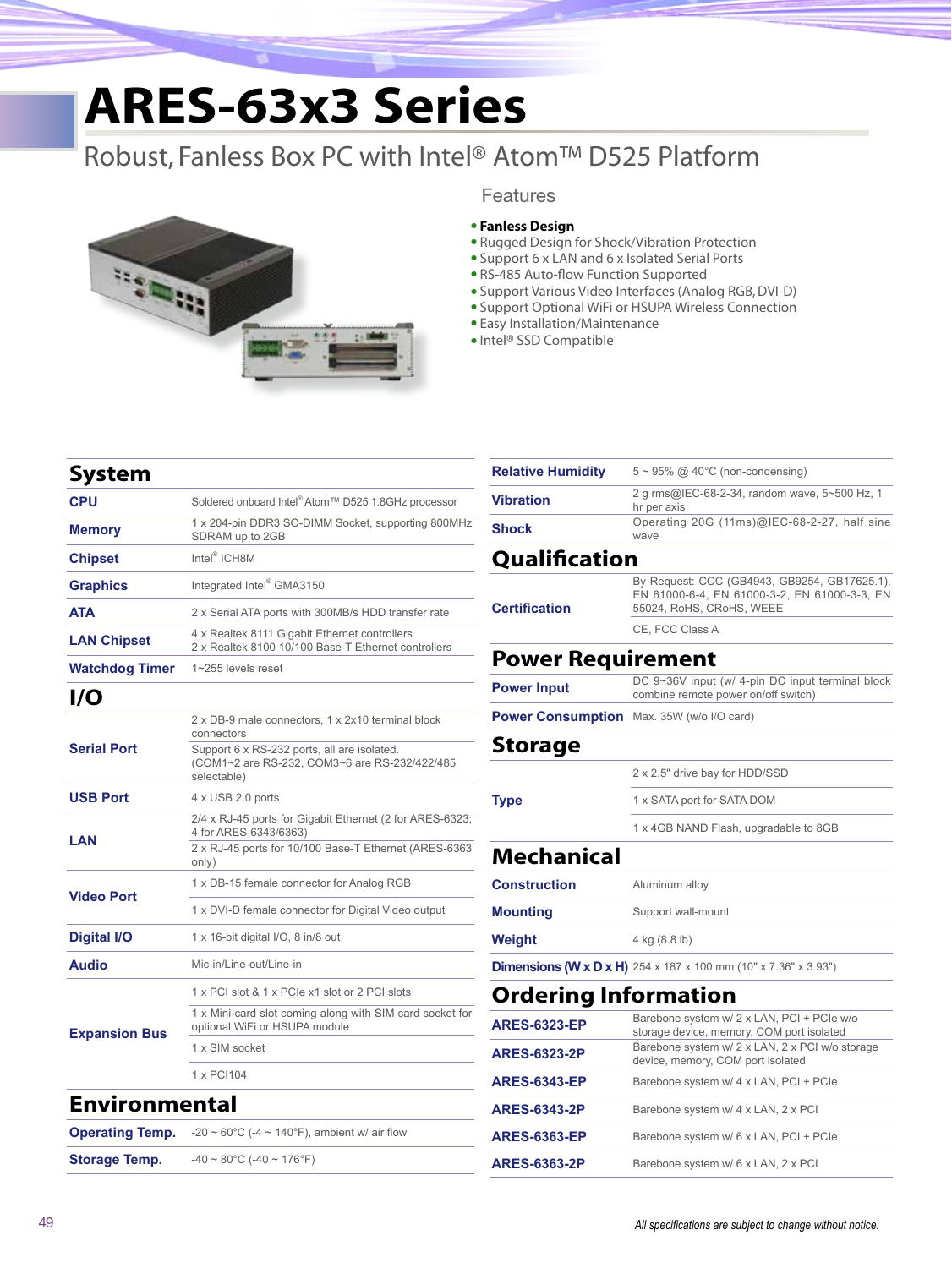### **Dimensions**



### **Optional Accessories**

| PAC-B120W-FSP                               | <b>Power Input</b>     | $100 - 240$ VAC                                                                     |  |  |
|---------------------------------------------|------------------------|-------------------------------------------------------------------------------------|--|--|
| 120W AC/DC adapter kit                      | <b>Power Output</b>    | 19VDC, 6.32A, 120W                                                                  |  |  |
| <b>PAC-B065W</b>                            | <b>Power Input</b>     | $100 - 240$ VAC                                                                     |  |  |
| 65W AC/DC adapter kit                       | <b>Power Output</b>    | 19VDC, 3.4A, 65W                                                                    |  |  |
| <b>WMK-5000</b>                             | <b>Material</b>        | SPCC+Ni                                                                             |  |  |
| Wall-mount kit for FPC-5XXX Series          | Dimensions (W x D x H) | 264 x 28.5 x 6 mm<br>$(10.39" \times 1.12" \times 0.23")$                           |  |  |
| <b>Optional Configuration (CTOS* Kit)</b>   |                        |                                                                                     |  |  |
|                                             | <b>Brand/Type</b>      | Intel $/2.5$ inch                                                                   |  |  |
| <b>SSD-25040</b>                            | <b>Interface</b>       | <b>SATAII</b>                                                                       |  |  |
| Intel <sup>®</sup> 2.5" 40GB SATAII SSD kit | <b>Capacity</b>        | 40GB                                                                                |  |  |
|                                             | Dimensions (W x D x H) | 100.45 x 69.85 x 9.5 mm<br>$(3.95" \times 2.75" \times 0.37")$                      |  |  |
| <b>HSPA-SI1400</b>                          |                        | HSUPA 3.75G module kit & internal wiring                                            |  |  |
| <b>WIFI-IN1300</b>                          | nal wiring             | Intel <sup>®</sup> Centrino <sup>®</sup> Advanced-N 6205 WiFi module w/ 20cm inter- |  |  |
| <b>ANT-H11</b>                              | 1 x 2dBi HSUPA antenna |                                                                                     |  |  |
| <b>ANT-D11</b>                              |                        | 1 x WiFi Dual-band 2.4G/5G antenna                                                  |  |  |

*\*CTOS means Configure to Order Service.*